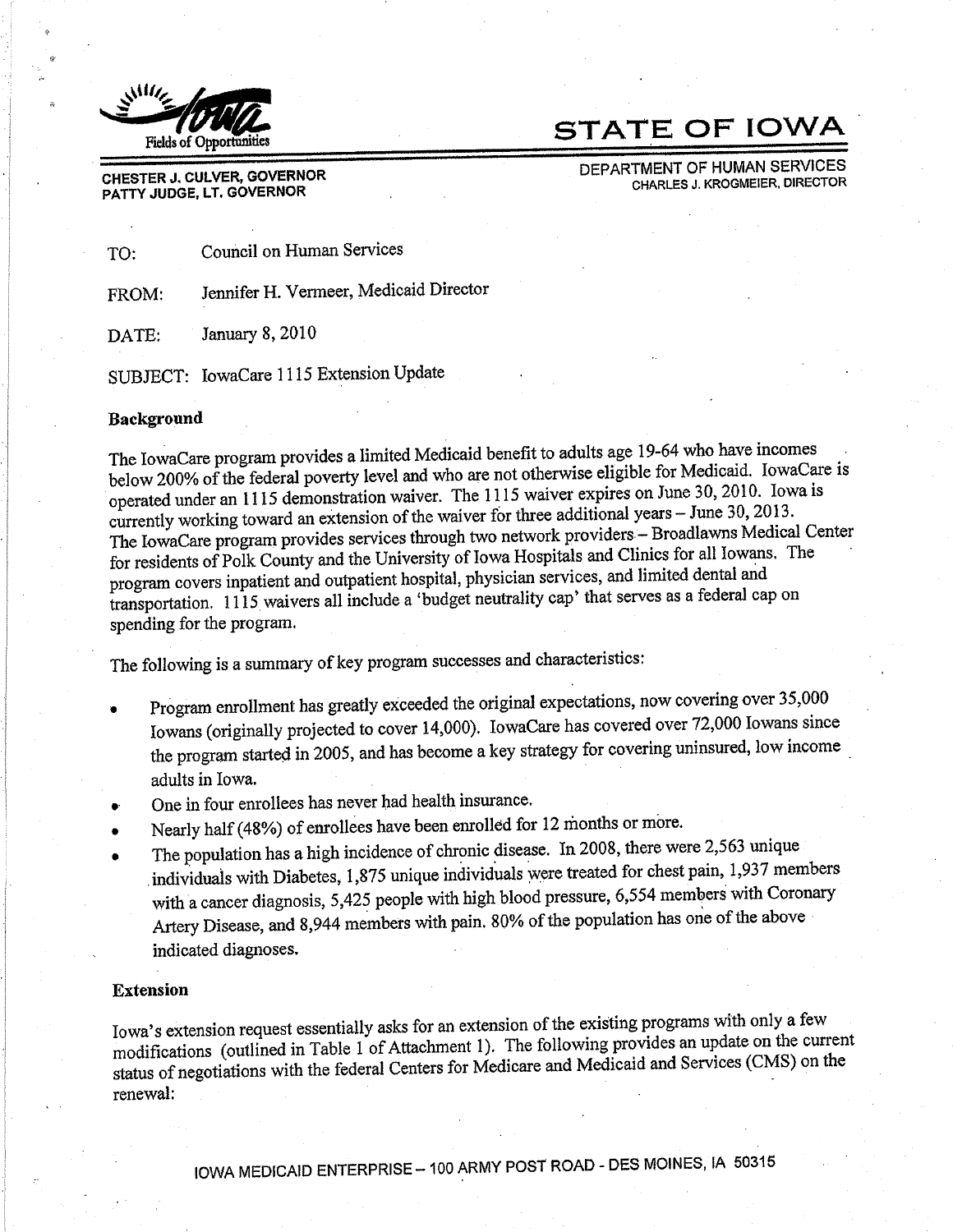- The Iowa Medicaid Director met with Cindy Mann, Director of the Center for State Operations, CMS in August 2009 to present lowa's renewal request. The request was for an extension of the existing program with no change to the eligibility requirements, provider network, or services provided.
- o IME staff and CMS staff have been holding monthly conference calls to discuss renewal issues.
- a Iowa's request for the extension was submitted on June 26, 2009. The detailed extension proposal was submitted on October 7, 2009. The proposal documents can be found on our website at:<br>http://www.ime.state.ia.us/docs/IowaCareRenewalFinal100809.pdf.
- o CMS's review team for Iowa's proposal met in December 2009.
- o lowa received questions from the review team on January 4, 2010. We are working on responses to the questions.

In short the renewal conversations are going well. We have not run into any major hurdles or philosophical differences with CMS. We believe at this time that we will have the extension in place by June 30,2010.

### National Health Care Reform

Congress's efforts toward Health Care Reform include a mandatory expansion of Medicaid to either 133% FPL (in the Senate version) or 150% FPL (in the House version). These expansions would cover the majority of lowans enrolled in lowaCare and would provide a much more comprehensive benefit package for the members. Further, the Medicaid expansions are not constrained by budget neutrality .<br>1. caps and would receive 100% federal funding for at least the first two years. Our current plair is that a<br>IowaCare extension would serve as a bridge to the Medicaid expansion in FY 2014. At that point, the would receive 100% federal funding for at least the first two years. Our current plan is that the 1115 waiver would not be needed and would potentially phase out.

The Health Care Reform proposal in the Senate offers states the opportunity to expand the Medicaid program early at regular federal matching rates. There is some discussion of pursuing this in Iowa (see below).

### Iowa Proposals to Expand IowaCare

Iowa lawmakers and the Health Coverage Commission have expressed interest in expanding the<br>Law ME presented five options IowaCare program provider network and/or population covered. The IME presented five options for expanding the provider network to improve access to care to the Commission in November (Attac.)<br>2). All five options have estimated state fiscal impacts ranging from \$7 to \$42 million. We have expanding the provider network to improve access to care to the Commission in November (Attachment approximately \$25 million of additional spending below the budget neutrality cap, and then all spending above that level would be 100% state funds (unless the state were able to pursue one of the options to expand Medicaid early, if that option becomes available).

The Commission endorsed expansion of the program to a regional network that includes primary and hospital care. At the most recent Commission meeting, Senator Jack Hatch and Representative Mark Smith announced their intention to file a bill that would expand the provider network as well as the population served.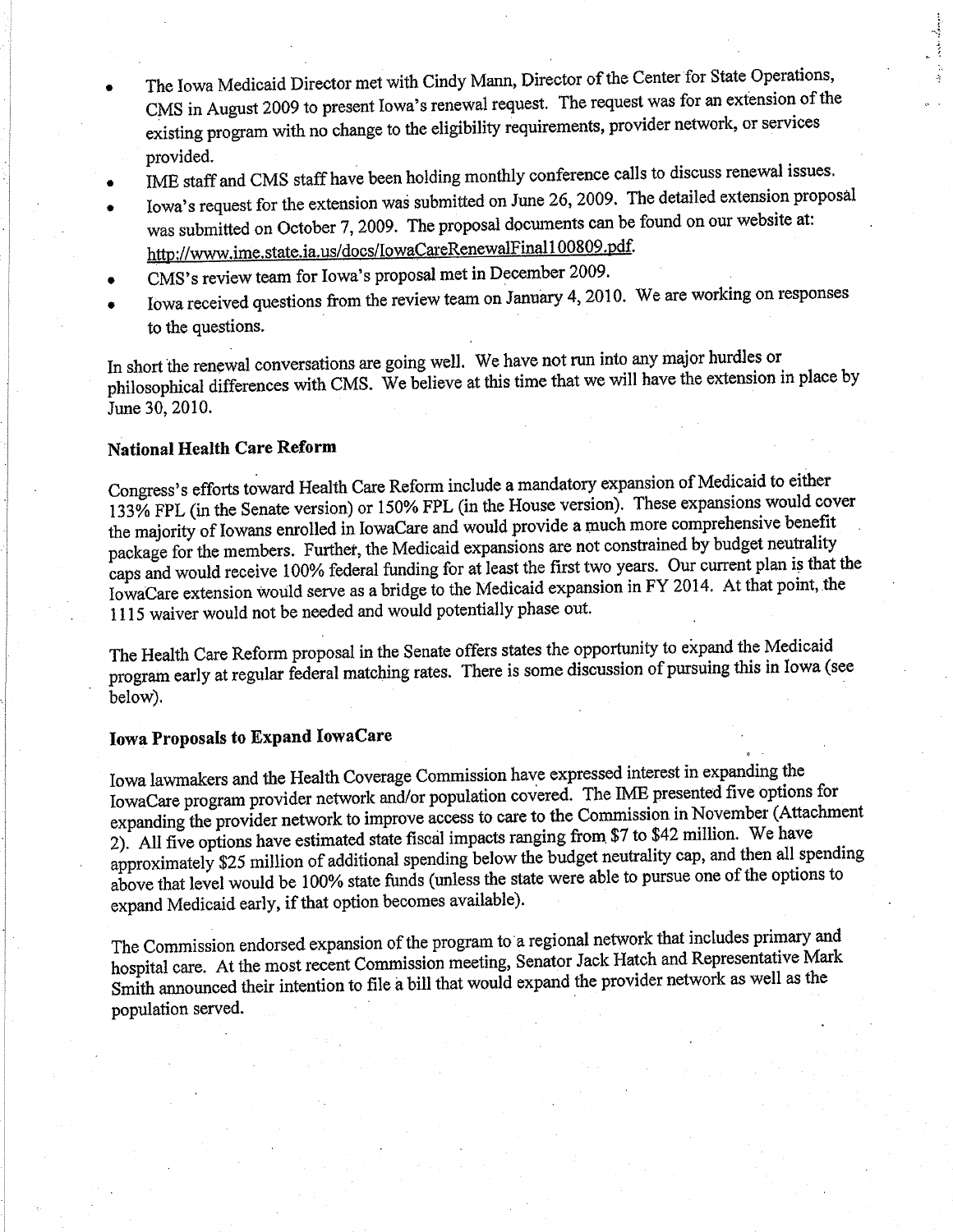Attachment 1

### Overview of Iowa's 1115 Waiver - IowaCare

### **Extension Request**

### The original goal of the JowaCare Program:

Demonstration project to cover low-income lowans without access to health coverage (either through Medicaid or the private market), through a limited benefit plan, using safety net hospital-based providers.

- Projected to cover 14,000 statewide. ٠
- Monthly premiums required, sliding scale from 10% FPL to 200% FPL. Originally believed the program would largely cover working poor populations.
- Goal to replace State/County subsidized indigent care programs that provided intermittent acute hospital care, with a program more like health insurance.

Today - lowaCare has been enormously successful in providing access to health care. It has become the safety net for a very vulnerable population.

- Enrollment today is over 32,000, more than twice what was expected. Enrollment in almost all  $\bullet$ counties exceeds, by far, the number that were served under the old indigent care programs, even though many enrollees have to travel long distances (2-6 hours) to access care.
- Over 72,000 lowans have been served over the past 4 years. Nearly 20% of all lowans below 200% FPL have accessed the program.

The population is much poorer and much more vulnerable than we anticipated.

- 83% of enrollees are below 100% FPL.
- 90% are 'non-categorically eligible' -- non-disabled single adults and childless couples.
- The program has a very high incidence of chronic disease, including Coronary Artery Disease, Hypertension, Diabetes, Hyperlipidemia, Chronic Obstructive Pulmonary Disease, Thyroid Disorders, and Chronic Pain. 25% of enrollees served by Broadlawns Hospital in Polk County are diabetic. The providers note a high incidence of untreated mental health conditions. The population self-reports significantly lower health status than the regular adult Medicaid population.
- 25% reported never having had health insurance in the past, 2/3 were uninsured for 2 years or more prior to enrollment.

lowaCare has been overwhelmingly successful in accomplishing the primary goal of providing access to critical health care services for a very high-need population and is now a critical part of lowa's coverage strategy, even with the limitations on benefits and geographic access.

Without the program, enrollees have no other access to health care, other than uncompensated emergency room care.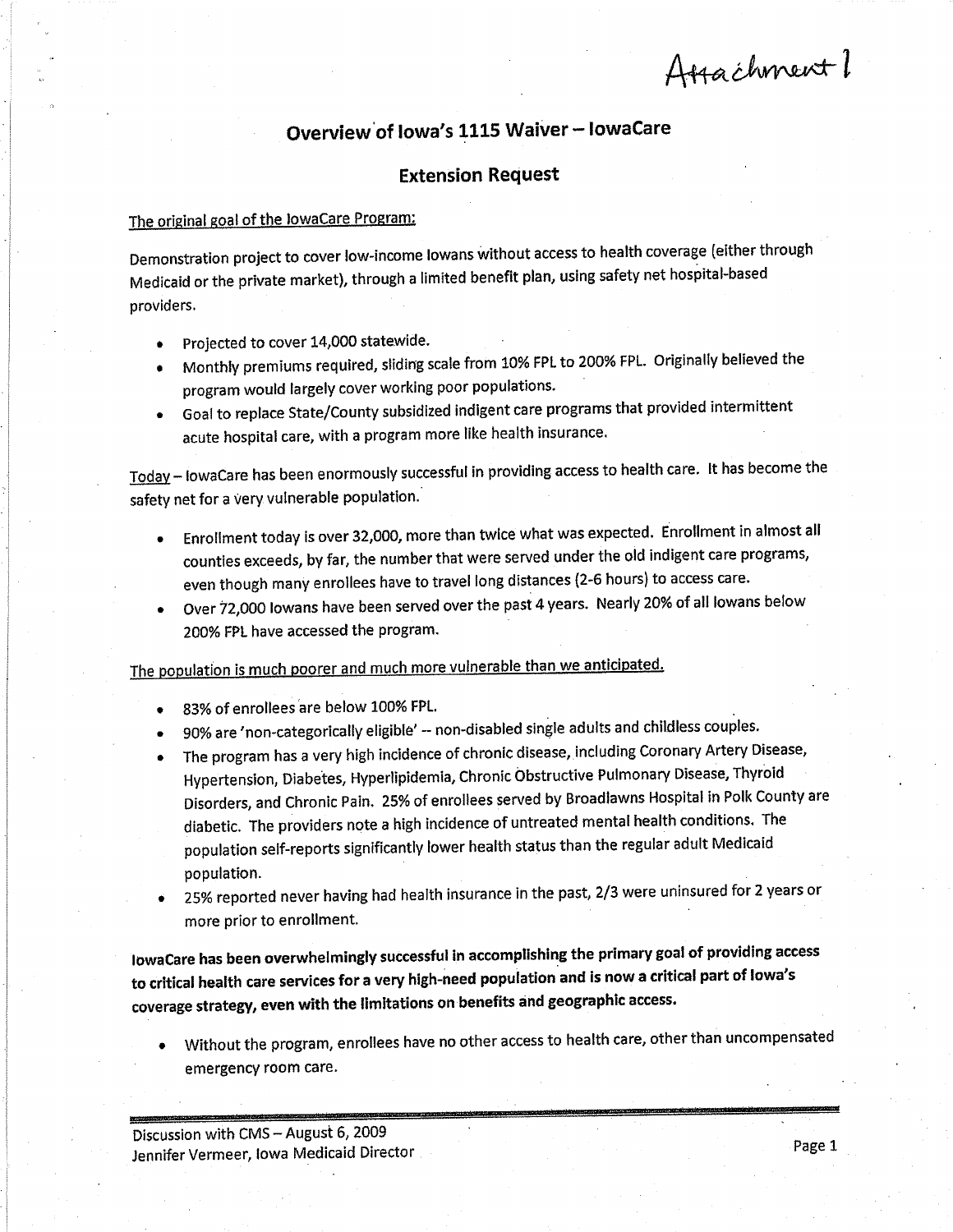. we hope that Health care Reform, and posslble Medicaid Expansion will provide a permanent comprehensive benefit package for this population. We need extension of the lowaCare program to bridge that gap until Health Care Reform is in place.

### towaCare Extension Proposal Overview -

#### (Table I. attached)

- . The program has exceeded the original goals of establishing increased access to health coverage for the target population and should be extended.
- 3 years (July 1, 2010 to June 30, 2013)
- r continue 2oo%FPLLImlted Benefit Medicaid Expansion (íncluding the spend-down Pregnant Women group) including the provider network limitations and covered benefits.
- Provide for the State to amend the STCs if a Medicaid expansion is enacted by Congress that would overlap some or all of the lowacare Demonstration populatioris, while continuíng the waiver for populations not covered by the Medicald expansion'
- **Budget Neutrality:** 
	- o Continue current budget neutrality trend of 7%. Include currently unreimbursed costs for physician services at the University of Iowa Hospitals and Clinics in budget Projections.
	- $\sigma$  Allow unspent budget neutrality dollars from the original waiver periodic  $\sigma$ the extension period.
	- o See Table 2 for details.

### Current 1115 Waiver - Unresolved Issues-

- Nursing Facility Provider Tax Pending 1115 waiver amendment request to allow lowa to implement a NF provider tax.
- Mental Health Transformation Pilot Pending request to allow continuation of the Mental Health Transformation Pilot payments to the State's IMDs, based upon the State successfully meeting the terms of the Pilot.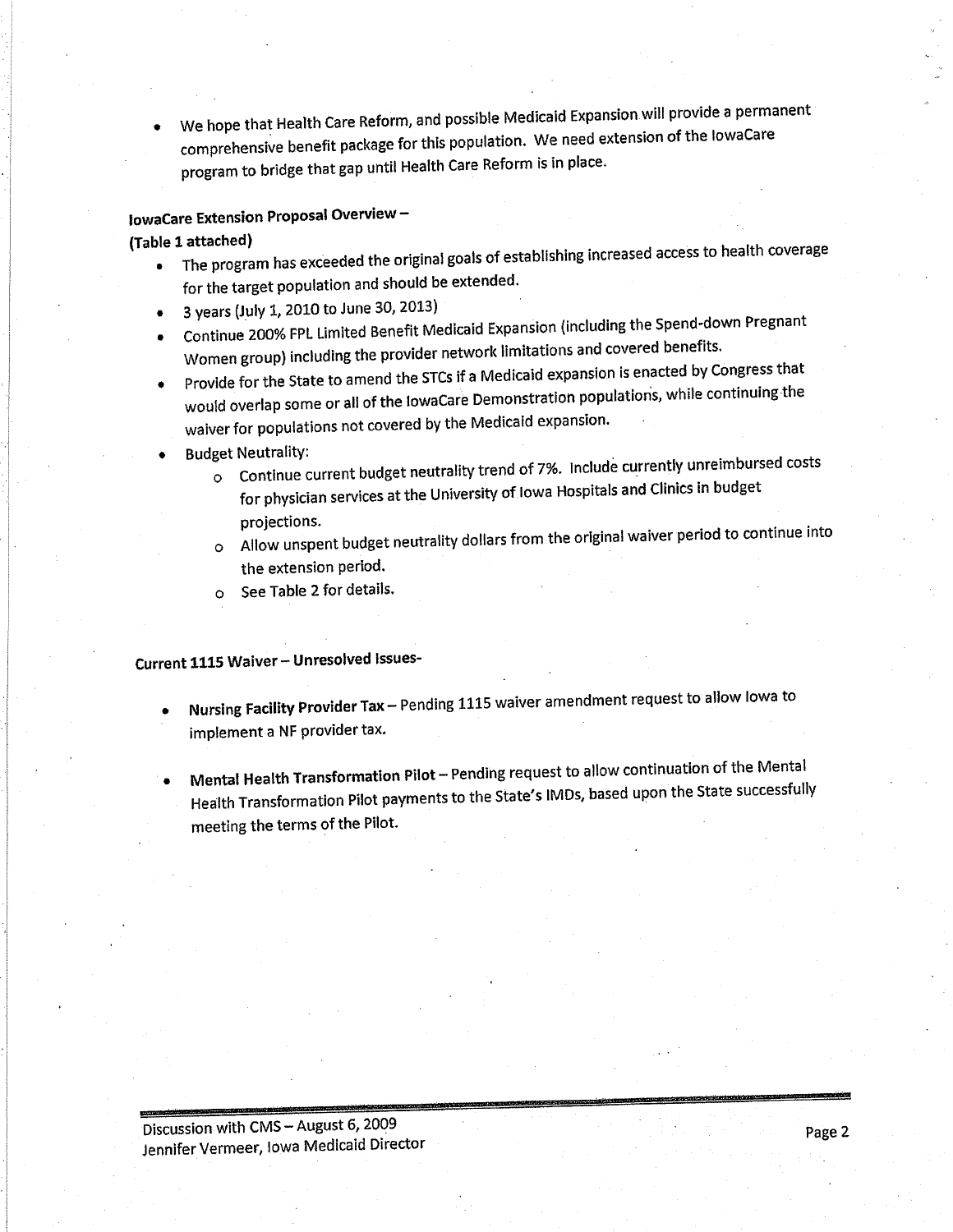| <b>QURRENT</b>                                                                                                                    | PROPOSED                                                                                                                                                                                                                                                           |
|-----------------------------------------------------------------------------------------------------------------------------------|--------------------------------------------------------------------------------------------------------------------------------------------------------------------------------------------------------------------------------------------------------------------|
| <b>STATE TERMS AND CONDITIONS (STCS)</b>                                                                                          | STGS FOR EXTENSION                                                                                                                                                                                                                                                 |
| Demonstration Term -                                                                                                              | Extension Term-                                                                                                                                                                                                                                                    |
| 5 years - July 1, 2005 to June 30, 2010                                                                                           | 3 years - July 1, 2010 to June 30, 2013                                                                                                                                                                                                                            |
| Demonstration Population 1-                                                                                                       | Same                                                                                                                                                                                                                                                               |
| Adults (age 19-64) between 0% and 200% FPL not<br>eligible under Medicaid State Plan                                              |                                                                                                                                                                                                                                                                    |
| Demonstration Population 2-                                                                                                       | Same                                                                                                                                                                                                                                                               |
| Spend-down Pregnant Women with spend down<br>to between 200% and 300% FPL                                                         | Very small population of less than 20 enrollees at<br>any given time.                                                                                                                                                                                              |
| Demonstration Population 3-<br>Seriously Emotionally Disabled Waiver for children<br>up to age 18 who meet hospital level of care | Remove from 1115 and convert to a 1915(c)<br>Waiver -<br>Program is identical to 1915(c) waiver and was<br>rolled into the 1115 purely due to timing. Natural<br>to move to the 1915(c) waiver process. Already<br>operated to match 1915(c) requirements.         |
| New Item                                                                                                                          | Health Care Reform -                                                                                                                                                                                                                                               |
|                                                                                                                                   | Provide for the State to amend the STCs if a<br>Medicald expansion is enacted by Congress that<br>would overlap some or all of the lowaCare<br>Demonstration populations, while continuing the<br>waiver for populations not covered by the<br>Medicaid expansion. |
| Provider Network-                                                                                                                 | Same                                                                                                                                                                                                                                                               |
| <b>Broadlawns Hospital in Polk County</b><br>University of Iowa Hospitals and Clinics statewide                                   | Provide for the state to expand the provider<br>network to improve local access to health care,<br>with CMS approval.                                                                                                                                              |
| <b>Budget Neutrality -</b>                                                                                                        | Continue current budget neutrality trend of 7%.<br>Include currently unreimbursed costs for physician                                                                                                                                                              |
| Includes a 7% trend rate for each of the 5 years,<br>beginning at \$102.2M in Demonstration Year 1 and                            | services at the University of Iowa Hospitals and<br>Clinics in budget projections.                                                                                                                                                                                 |
| increasing to \$134.0M by Demonstration Year 5.                                                                                   | Allow unspent budget neutrality dollars from the                                                                                                                                                                                                                   |

# Table 1. Iowa 1115 Waiver Extension Proposal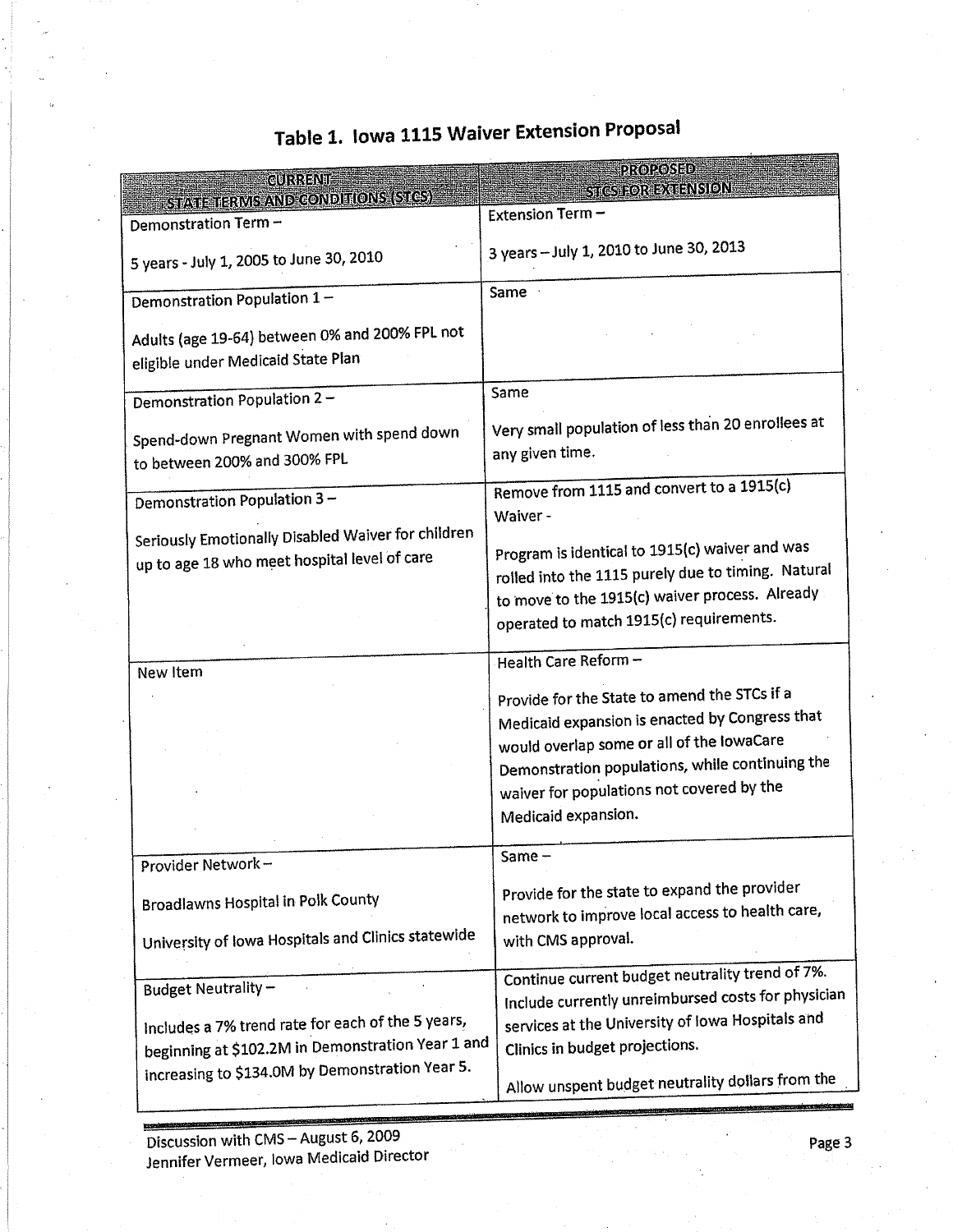| original waiver period to continue into the<br>extension period.                                                                                                                                                                                                                                                                                                                                                                                                                                                                                                                                                                                                                            |
|---------------------------------------------------------------------------------------------------------------------------------------------------------------------------------------------------------------------------------------------------------------------------------------------------------------------------------------------------------------------------------------------------------------------------------------------------------------------------------------------------------------------------------------------------------------------------------------------------------------------------------------------------------------------------------------------|
| See attached.                                                                                                                                                                                                                                                                                                                                                                                                                                                                                                                                                                                                                                                                               |
| Remove -<br>Preventing provider taxes was a policy priority for<br>CMS at the time the 1115 waiver was approved.<br>Since that time, CMS has approved a number of<br>new provider taxes for states. Iowa has a pending<br>request to amend the current STCs to allow lowa<br>to implement a Nursing Facility Provider Tax.<br>Remove -<br>This concept was both policy priority and proposed<br>regulation at the time the 1115 was approved.<br>The regulations have not moved forward. We<br>request this limitation be removed from lowa.<br>lowa's State Plan continues to have the cap in<br>place and CMS would still have to approve any<br>change. We believe though, that the 1115 |
| limitation should be removed, since the proposed<br>CMS regulations have not been implemented.                                                                                                                                                                                                                                                                                                                                                                                                                                                                                                                                                                                              |
| For Discussion-                                                                                                                                                                                                                                                                                                                                                                                                                                                                                                                                                                                                                                                                             |
| lowa is one of the few states who is not able to<br>make any DSH payments to IMDs. This provision<br>under the State Plan (services for individuals at the<br>allowed lowa to make both Medicaid<br>reimbursements and DSH payments to the IMDs.<br>We would like to continue to at least make DSH<br>payments as other states who were grandfathered<br>in are able to do.                                                                                                                                                                                                                                                                                                                 |
| For Discussion -                                                                                                                                                                                                                                                                                                                                                                                                                                                                                                                                                                                                                                                                            |
| See above. This population had a separate budget<br>neutrality cap in the STCs that phased down to \$0<br>in FY 2010.                                                                                                                                                                                                                                                                                                                                                                                                                                                                                                                                                                       |
|                                                                                                                                                                                                                                                                                                                                                                                                                                                                                                                                                                                                                                                                                             |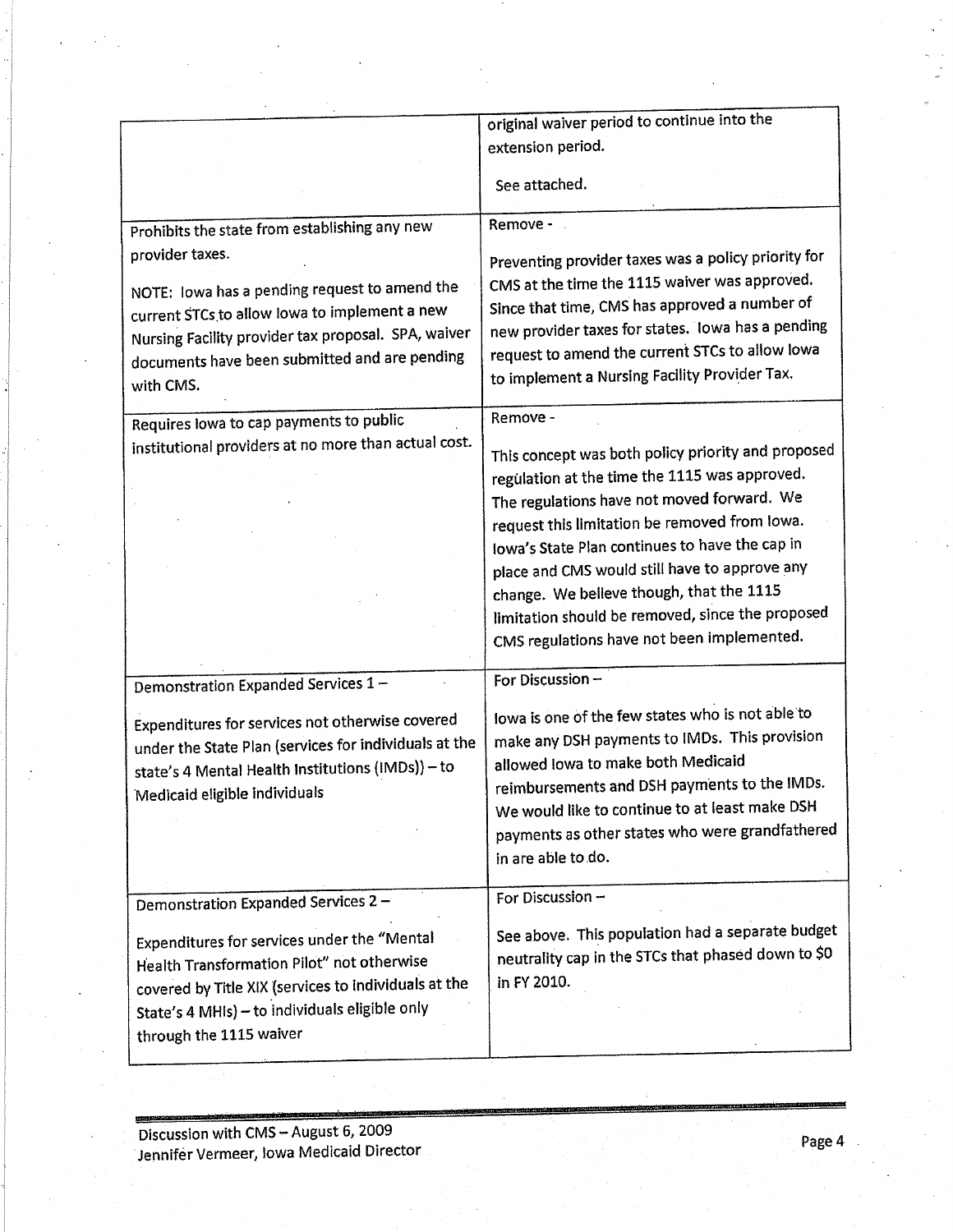|                                                                                                                                                                                                                                                                                                                                                                                                       |                                                                      |    |                       |     | <b>Iowa 1115 Demonstration Waiver - Extension proposal</b> |    |                   |                       |  |
|-------------------------------------------------------------------------------------------------------------------------------------------------------------------------------------------------------------------------------------------------------------------------------------------------------------------------------------------------------------------------------------------------------|----------------------------------------------------------------------|----|-----------------------|-----|------------------------------------------------------------|----|-------------------|-----------------------|--|
|                                                                                                                                                                                                                                                                                                                                                                                                       | Expenditures & Budget Neutrality: Original 1115 Demonstration Period |    |                       |     |                                                            |    |                   |                       |  |
|                                                                                                                                                                                                                                                                                                                                                                                                       |                                                                      |    |                       |     |                                                            |    |                   |                       |  |
|                                                                                                                                                                                                                                                                                                                                                                                                       |                                                                      |    | <b>Actual Claimed</b> |     | Unexpended                                                 |    | Unreimbursed      | <b>Total Program</b>  |  |
|                                                                                                                                                                                                                                                                                                                                                                                                       | <b>Current Cap</b>                                                   |    | Expenditures          |     | Balance                                                    |    | UIHC Physician ** | Cost                  |  |
|                                                                                                                                                                                                                                                                                                                                                                                                       | Ś<br>102,200,000                                                     | \$ | 97,042,703            | \$. | 5,157,297                                                  | \$ | 9,719,848         | 106,762,551<br>Ŝ      |  |
| iYear 1<br>Year <sub>2</sub>                                                                                                                                                                                                                                                                                                                                                                          | 109,400,000                                                          |    | 108,353,234           |     | 1,046,766                                                  |    | 13,277,948        | 121,631,182           |  |
| Year <sub>3</sub>                                                                                                                                                                                                                                                                                                                                                                                     | 117,000,000                                                          |    | 120,499,507           |     | (3,499,507)                                                |    | 14,263,000        | 134,762,507           |  |
| Year 4                                                                                                                                                                                                                                                                                                                                                                                                | 125,200,000                                                          |    | 113,819,752           |     | 11,380,248                                                 |    | 17,230,207        | 131,049,959           |  |
| Year 5                                                                                                                                                                                                                                                                                                                                                                                                | 134,000,000                                                          |    | 113,276,182           |     | 20,723,818                                                 |    | 21,989,327        | 135,265,509           |  |
| <b>Cumulative Total</b>                                                                                                                                                                                                                                                                                                                                                                               | \$<br>587,800,000                                                    | Ś  | 552,991,378           | \$  | 34,808,622                                                 | \$ | 76,480,330        | 629, 471, 708<br>i \$ |  |
|                                                                                                                                                                                                                                                                                                                                                                                                       |                                                                      |    |                       |     |                                                            |    |                   |                       |  |
| * IMD expenditures phased-down due to Mental Health Transformation Pilot Cap.                                                                                                                                                                                                                                                                                                                         |                                                                      |    |                       |     |                                                            |    |                   |                       |  |
| ** NOTE: While physician services are a covered service under the current STCs, University of lowa physician services do not                                                                                                                                                                                                                                                                          |                                                                      |    |                       |     |                                                            |    |                   |                       |  |
| $ $ receive payment per lowa Code. These expenditures have grown substantially due to enrollment growth and that the University $\frac{1}{2}$                                                                                                                                                                                                                                                         |                                                                      |    |                       |     |                                                            |    |                   |                       |  |
| serves the majority of the IowaCare population.  These uncompensated services are becoming an increasing burden for the                                                                                                                                                                                                                                                                               |                                                                      |    |                       |     |                                                            |    |                   |                       |  |
|                                                                                                                                                                                                                                                                                                                                                                                                       |                                                                      |    |                       |     |                                                            |    |                   |                       |  |
|                                                                                                                                                                                                                                                                                                                                                                                                       |                                                                      |    |                       |     |                                                            |    |                   |                       |  |
|                                                                                                                                                                                                                                                                                                                                                                                                       |                                                                      |    |                       |     |                                                            |    |                   |                       |  |
|                                                                                                                                                                                                                                                                                                                                                                                                       |                                                                      |    |                       |     |                                                            |    |                   |                       |  |
| University, now constituting over 10% of their patient volume. This column shows the amount of unreimbursed Physician $\,$<br>services provided by University physicians, priced at Medicald rates. Iowa wants to include these services in our expenditure<br>trend as they are a 'real cost' to the program, and to preserve the option to begin reimbursing the provider.                          |                                                                      |    |                       |     |                                                            |    |                   |                       |  |
|                                                                                                                                                                                                                                                                                                                                                                                                       |                                                                      |    |                       |     |                                                            |    |                   |                       |  |
|                                                                                                                                                                                                                                                                                                                                                                                                       |                                                                      |    |                       |     |                                                            |    |                   |                       |  |
|                                                                                                                                                                                                                                                                                                                                                                                                       | 1115 Extension Projected Expenditures and Proposed Budget Neutrality |    |                       |     |                                                            |    |                   |                       |  |
|                                                                                                                                                                                                                                                                                                                                                                                                       |                                                                      |    |                       |     |                                                            |    |                   |                       |  |
|                                                                                                                                                                                                                                                                                                                                                                                                       |                                                                      |    |                       |     |                                                            |    |                   |                       |  |
|                                                                                                                                                                                                                                                                                                                                                                                                       |                                                                      |    |                       |     |                                                            |    |                   |                       |  |
|                                                                                                                                                                                                                                                                                                                                                                                                       |                                                                      |    |                       |     |                                                            |    |                   |                       |  |
|                                                                                                                                                                                                                                                                                                                                                                                                       |                                                                      |    |                       |     |                                                            |    |                   |                       |  |
|                                                                                                                                                                                                                                                                                                                                                                                                       |                                                                      |    |                       |     |                                                            |    |                   |                       |  |
|                                                                                                                                                                                                                                                                                                                                                                                                       |                                                                      |    |                       |     |                                                            |    |                   |                       |  |
|                                                                                                                                                                                                                                                                                                                                                                                                       |                                                                      |    |                       |     |                                                            |    |                   |                       |  |
|                                                                                                                                                                                                                                                                                                                                                                                                       |                                                                      |    | UIHC/Broadlawns       |     | <b>UIHC Physician</b>                                      |    | Projected Total   |                       |  |
|                                                                                                                                                                                                                                                                                                                                                                                                       | Proposed Budget                                                      |    | Projected             |     | Projected                                                  |    | <b>lowaCare</b>   |                       |  |
| Assumptions:<br>1. Continue current 7% trend line for the budget neutrality cap.<br>2. Include the dollars not spent in the original 1115 Waiver period to add to the cap, to provide sufficient funds to reimburse<br>UIHC physician services.<br>3. Projected Expenditures are based on actual historical expenditures, plus projected expenditures for the UI physicians for<br>services provided. | <b>Neutrality Cap</b>                                                |    | Expenditures          |     | Payments                                                   |    | Expenditures      |                       |  |
|                                                                                                                                                                                                                                                                                                                                                                                                       |                                                                      |    |                       |     |                                                            |    |                   |                       |  |
|                                                                                                                                                                                                                                                                                                                                                                                                       | 34,808,622<br>\$                                                     |    |                       |     |                                                            |    |                   |                       |  |
|                                                                                                                                                                                                                                                                                                                                                                                                       | 143,380,000 \$                                                       |    | 118,243,908           | \$  | 24,188,260                                                 | \$ | 142,432,168       |                       |  |
|                                                                                                                                                                                                                                                                                                                                                                                                       | 153,416,600                                                          |    | 128,428,518           |     | 26,607,086                                                 |    | 155,035,604       |                       |  |
|                                                                                                                                                                                                                                                                                                                                                                                                       | 164, 155, 762                                                        |    | 137,535,553           |     | 29,267,794                                                 |    | 166,803,347       |                       |  |
| Balance unexpended in<br>original waiver period<br>Year 6<br>Year <sub>7</sub><br>Year 8<br>Cumulative Total                                                                                                                                                                                                                                                                                          | 495,760,984 \$<br>\$                                                 |    | 384,207,979           | \$. | 80,063,140                                                 | \$ | 464,271,119       |                       |  |

## Table 2. Budget Neutrality Proposal Detail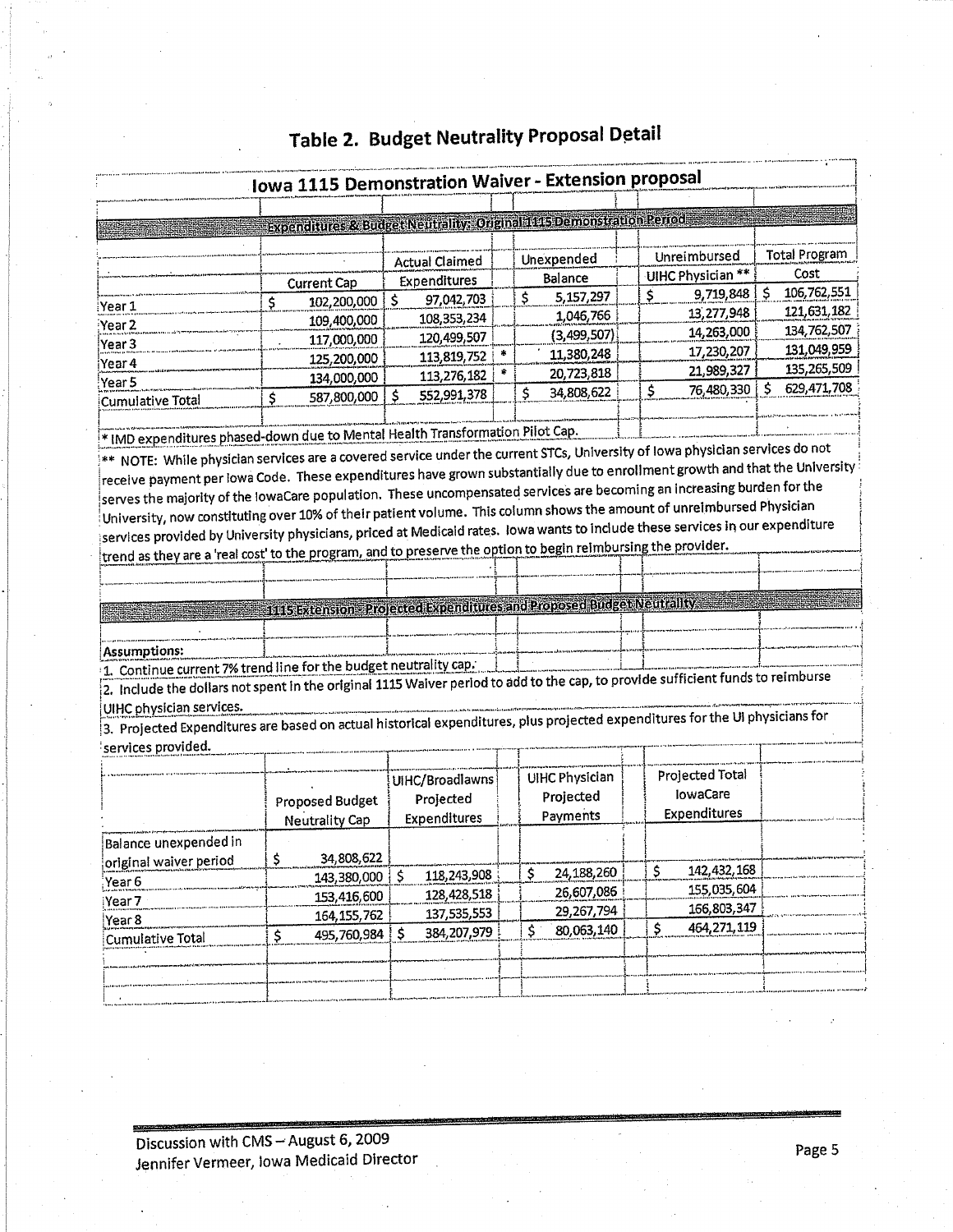Arrachment 2



**STATE OF IOWA** 

DEPARTMENT OF HUMAN SERVICES CHARLESJ. KROGMEIER, DIRECTOR

November 23, 2009

CHESTER J. CULVER, GOVERNOR

PATTY JUDGE, LT. GOVERNOR

Dr. David Carlyle Chairman Legislative Health Coverage Commission

Dear Dr. Carlyle:

As requested, DHS has prepared options and cost estimates for an expansion of the IowaCare provider network. The attached documents present five different scenarios that policy makers may consider. These scenarios represent starting points for conversation rather than fully fleshed out proposals. Also, the cost estimates are 'ballpark' as it is very difficult to model, with precision, the impact of any changes in the provider network. Further, we have not suggested a funding source for the increased state funding that would be required.

The following table summarizes the projected cost impacts in FY 2011 for comparison purposes. The options and assumptions are described in more detail in the pages that follow.

| <b>Option Title</b>  | FY 2011 Projected Total<br><b>Cost of the Option</b> | FY 2011 Net Cost<br>Increase –<br><b>State Funds</b> |  |  |  |  |  |
|----------------------|------------------------------------------------------|------------------------------------------------------|--|--|--|--|--|
| 3 Region             | \$176.7 million                                      | \$41.7 million                                       |  |  |  |  |  |
| 5 Region             | \$176.5 million                                      | \$41.5 million                                       |  |  |  |  |  |
| Primary Care Regions | \$155.8 million                                      | \$20.8 million                                       |  |  |  |  |  |
| Budget Neutral #1    | \$139.3 million                                      | \$7.0 million                                        |  |  |  |  |  |
| Budget Neutral #2    | \$142.4 million                                      | \$8.1 million                                        |  |  |  |  |  |

These options provide concepts for discussion and do not represent recommendations by the Department.

Please contact me at 515-725-1121 if you have any questions.

Sincerely,

Jennifer H. Vermeer Medicaid Director

IOWA MEDICAID ENTERPRISE - 100 ARMY POST ROAD - DES MOINES, IA 50315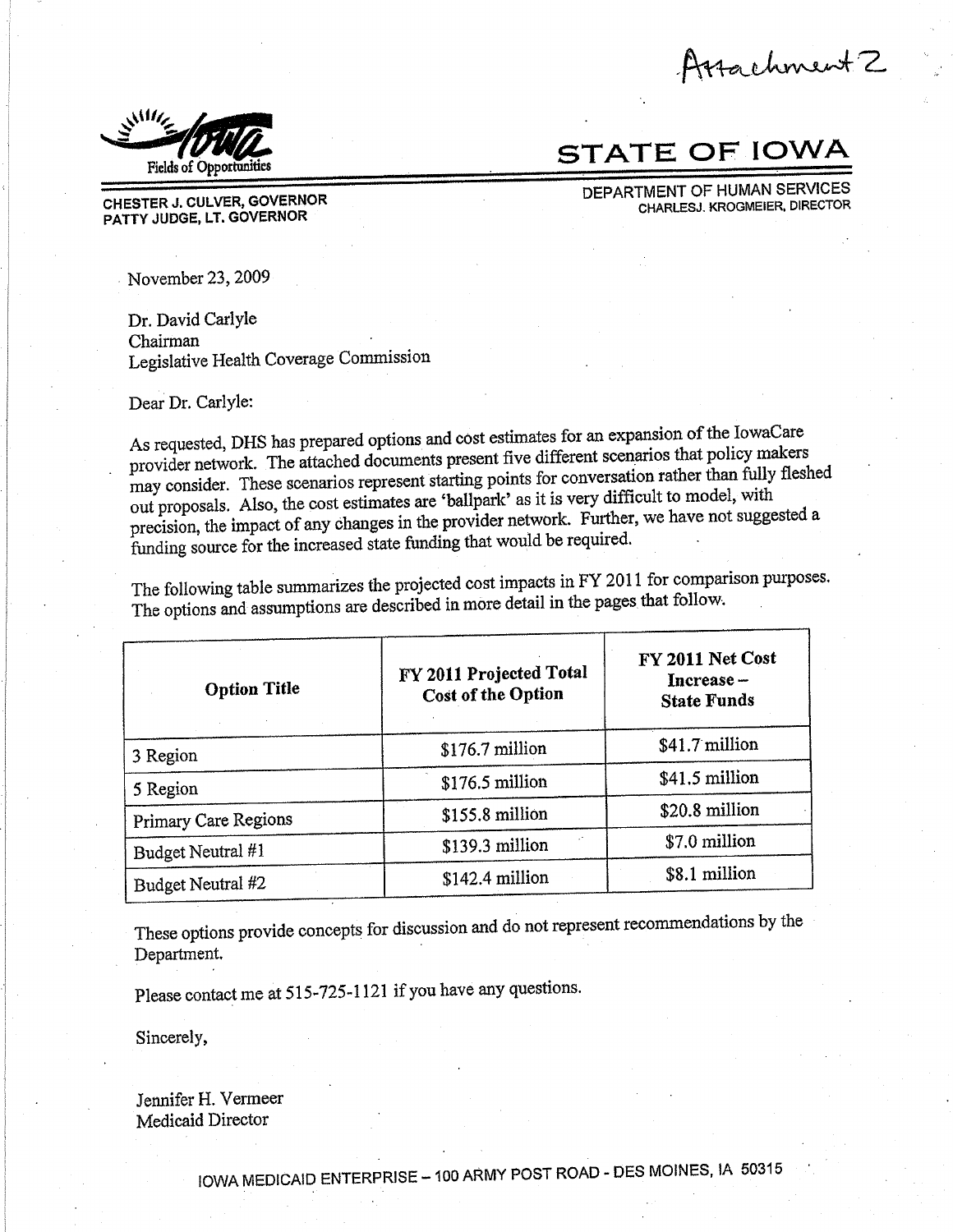# **IowaCare Provider Network - Thoughts and Options**

### Issues to keep in mind:

- Local Access to care
- Capacity at UIHC for current volume and expanded volume is stretched; there can be long wait times for new members to access physicians/appointments
- Reimbursement for UIHC physicians
- Budget Neutrality cap / cap on Federal funding
- Any proposal requires federal approval
- Any expansion in providers will likely increase demand past available resources i.e. need for enrollment waiting lists, lack of reimbursement for current network providers for certain
	- services

|                                                                                     | <b>IowaCare Budget Neutrality</b><br>(State and Federal Funds) |                  |                  |
|-------------------------------------------------------------------------------------|----------------------------------------------------------------|------------------|------------------|
|                                                                                     | <b>FY 2011</b>                                                 | FY 2012          | FY 2013          |
| Carryforward from prior year                                                        | \$15.4 million                                                 |                  |                  |
|                                                                                     | \$143.4 million                                                | $$153.4$ million | $$164.2$ million |
| <b>Budget Neutrality Cap - proposed</b><br>Projected Expenditures - Current program | \$118.6 million                                                | \$128.8 million  | \$137.9 million  |
| 'as is'<br>Unexpended under the cap                                                 | \$24.8 million                                                 | \$24.6 million   | \$26.2 million   |

The total available under the cap for new initiatives is approximately \$30 million each year (the \$15 million is 'one-time' and can be divided across the three years)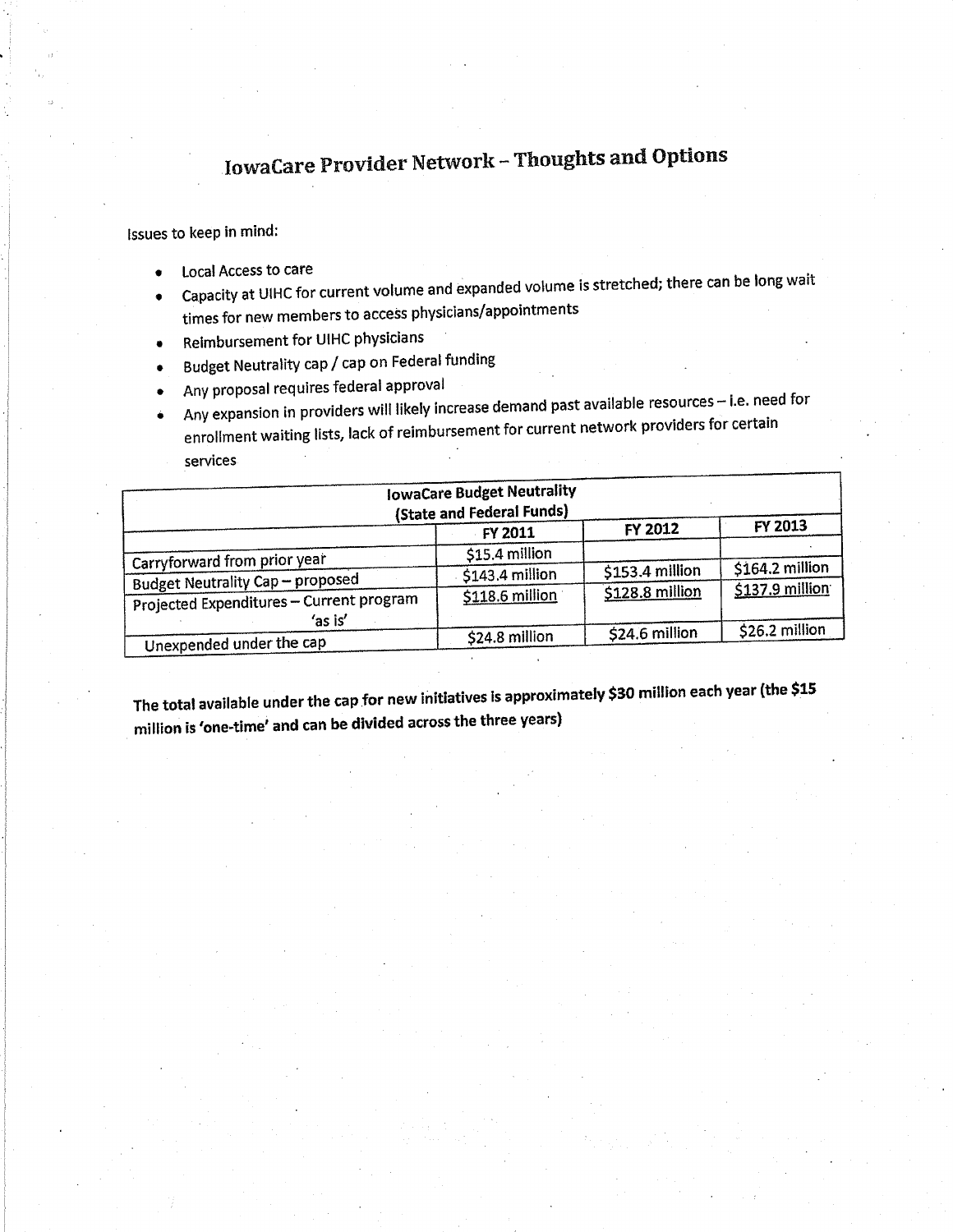## To begin a discussion of options...

Document provides five different variations. Start points for discussion only. Estimates are 'ballpark'. Many different variables that could be modified to change the cost impact or to address different issues.

These are starting points for conversation only and do not represent recommendations

## 3 Region model - Full Regionalization, hospital only model

- 3 regions (West, Central, East) one hospital (inpatient and outpatient services), generic drugs  $\bullet$ and limited durable medical equipment.
- UIHC and Broadlawns would be the provider in two of the regions; UIHC receives payment for physician services.
- Payment at Medicaid rates
- Pharmacy reimbursement for generic drugs only, \$4 co-payment up to a maximum of \$20.
- Contract for mail order pharmacy for bulk discounts
- Limited laboratory and imaging
- Projected cost impact \$176.7 million (\$33.3 million over the cap)
- Could reduce expenditures by:
	- o Capping enrollment if enrollment capped July 1, 2010, program would be \$155M and only \$12M over the cap)
	- o Capping reimbursement by requiring providers to donate prescription drugs, or capping payments at a certain level

## 5 Region model - Single hospital in each region, limited physician network

- 5 regions (NW, NE, SW, SE, Central) one hospital in each region (inpatient/outpatient), limited physician network (i.e. FQHCs, or 1-5 physician clinics in each region)
- UIHC and Broadlawns would cover all services in their regions; UIHC receives payment for physician services.
- Payment at Medicaid rates
- Pharmacy reimbursement for generic drugs only, \$4 co-payment up to a maximum of \$20.
- Contract for mail order pharmacy for bulk discounts
- Limited laboratory and imaging
- Projected cost impact \$176.5 million (\$33.1 million over the cap)
- Could reduce expenditures by:

2

- o Capping enrollment if enrollment capped July 1, 2010, program would be \$155M and only \$12M over the cap)
- Capping reimbursement by requiring providers to donate prescription drugs, or  $\circ$

capping payments to providers at a certain level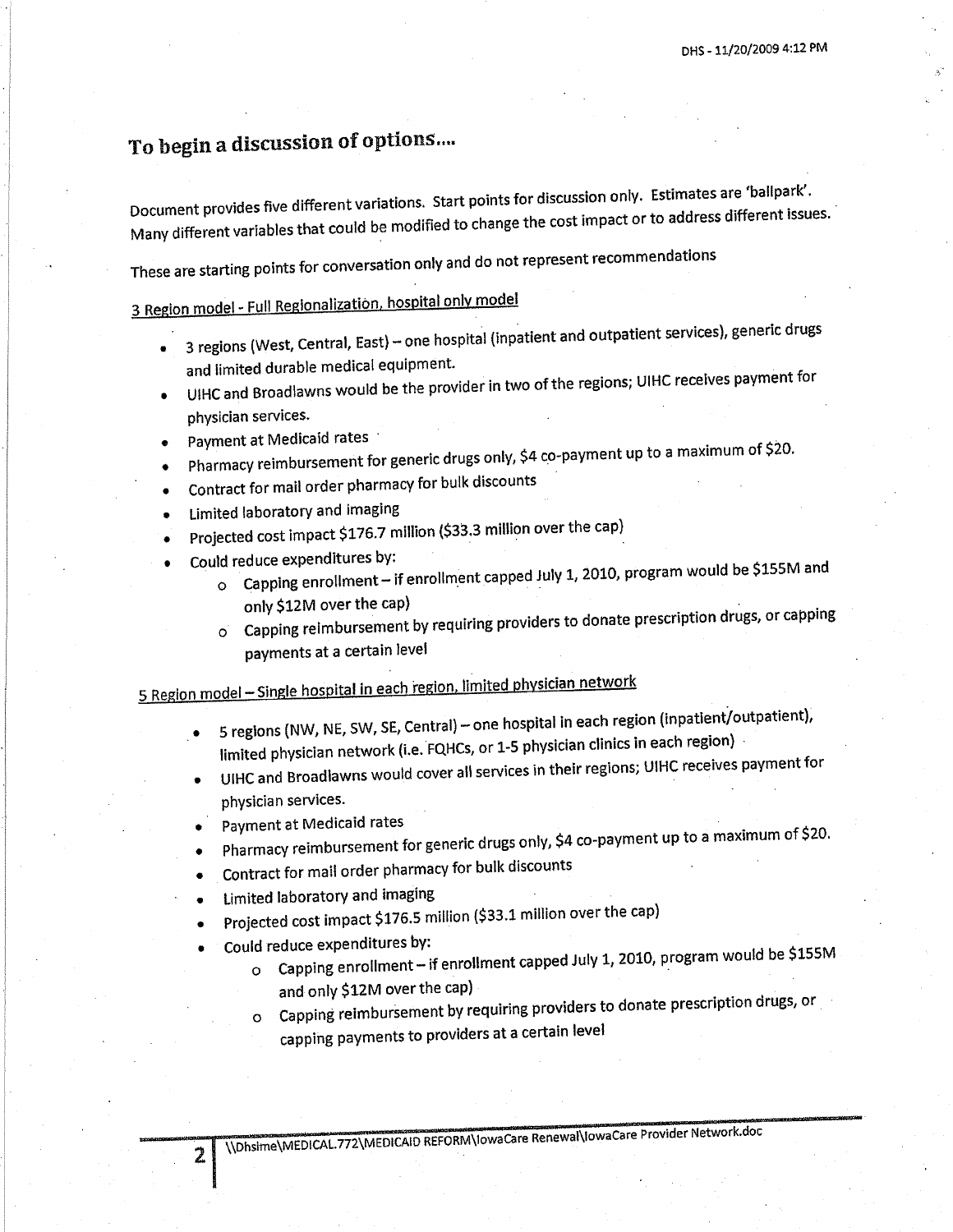## Primary Care Regions - Primary Care regional providers, no regional hospitals

- Regional primary care only. Regions set based on number/location of primary care providers.
- Could be physician clinics, FQHCs, RHCs, etc.
- Broadlawns and UIHC would be two of the primary care regions.
- All hospital services through either Broadlawns or UIHC (similar to today)
- No drug reimbursement, donated by primary care providers.
- Limited laboratory, no imaging
- Payment at Medicaid rates
- Projected cost impact \$155.8 million (\$12.4 million over the cap)
- Budget Neutral Option 1: Could reduce expenditures by:
	- o Capping enrollment if enrollment were capped July 1, 2010, program would be \$152M and only \$8M over the cap
	- O Capping payments for UIHC physicians or primary care payments at \$15 million each would reduce expenditures to \$4 million under the cap.

## Budget Neutral Option 2 - Program as is with payment for UIHC physicians to lower wait times

- No change in provider network.
- Add payment to UIHC physicians from Certified Public Expenditures (no new state \$ needed for match)
- UIHC physicians decrease wait times for members to access services
- Payment at Medicaid rates
- Projected cost impact \$142.4 million (\$900,000 under the cap)